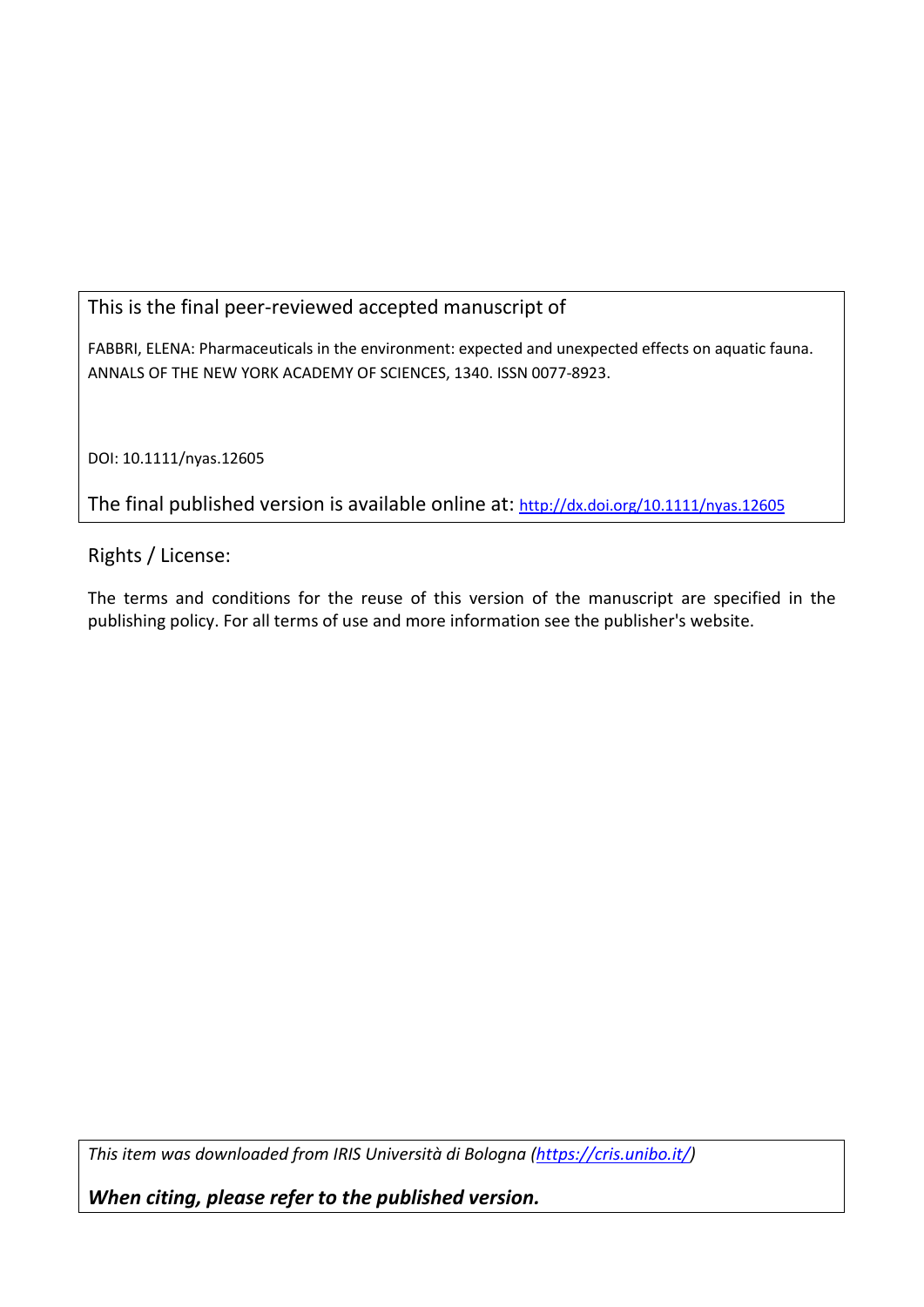# **Pharmaceuticals in the environment: expected and unexpected effects on aquatic fauna**

#### Elena Fabbri

Department of Biological, Geological and Environmental Sciences, University of Bologna, Campus of Ravenna, Ravenna, Italy

Address for correspondence: Elena Fabbri, Department of Biological, Geological and Environmental Sciences, University of Bologna, Campus of Ravenna, via S. Alberto 163, 48123 Ravenna, Italy. elena.fabbri@unibo.it

A growing database reports that human and veterinary pharmaceutical residues are present in aquatic and terrestrial **environments worldwide. Evidence indicates that nontarget organisms may be chronically exposed to low (ng/L to**

-**g/L range) concentrations of a variety of pharmaceuticals, but that even these concentrationsmay resultin significant biological effects. Here are briefly summarized well-documented examples demonstrating how pharmaceuticals behave differently from conventional pollutants, which suggests that they must be considered when risk to ecosystems and human health is assessed. In particular, examples are presented of expected effects related to the therapeutic mode of action, unwanted/side effects mainly related to oxidative stress, and unexpected effects induced by environmental concentrations of pharmaceuticals in aquatic animals. A list of the most relevant reviews on the subject is also provided to provide a more complete perspective on the effects of environmental pharmaceuticals in nontarget species.**

**Keywords:** environmental pharmaceuticals; mode of action; oxidative stress; fish; invertebrates

#### **Background**

The issue of pharmaceutical residues in the environment was highlighted in the United States in the 1970s, and in Europe (the UK) almost 10 years later.<sup>1</sup> However, it has only been in the last decade that sophisticated analytical techniques have enabled detection at limits within the ng/L range, and allowed researchers to quantify the number of pharmaceuticals in various water bodies, thus compelling the scientific community to consider such contamination as deserving attention.<sup>2</sup>

A growing database shows that pharmaceuticals are found in influents and effluents of sewage treatment plants (STPs) and in lakes and rivers, groundwater, and drinking water. $3$  Data are increasing for coastal waters, $4$  which have been generally neglected despite being a major receptor for wastewater owing to increasing human habitation of coastal areas and more intensive use of pharmaceuticals in aquaculture. Representatives of different pharmaceutical classes found in aquatic environments worldwide are reported in Figure 1. Monitoring

concentrations and exposures to pharmaceuticals in terrestrial ecosystems are less well developed than in aquatic systems, but prescription drugs mainly antibiotics—are generally reported here as well.<sup>5</sup>

Large quantities of pharmaceuticals are produced and sold annually to be consumed by humans and animals worldwide.<sup>6</sup> Subsequently, they are partially excreted as parental compounds or metabolites in an active form, $3$  which are spread into the environment in different ways, namely through STP effluents, water run-off from agricultural lands, and other means. STPs, even the most advanced, are not equipped to completely depurate sewage from pharmaceuticals, which remain in effluents at different concentrations. Routes followed by pharmaceuticals, from production to elimination, are illustrated in Figure 2.

Overall, the increased prescription rate and variety of pharmaceuticals prescribed and their incomplete depuration and limited biodegradability have raised concerns within the scientific community and the general public.<sup>7</sup> Indeed, these substances,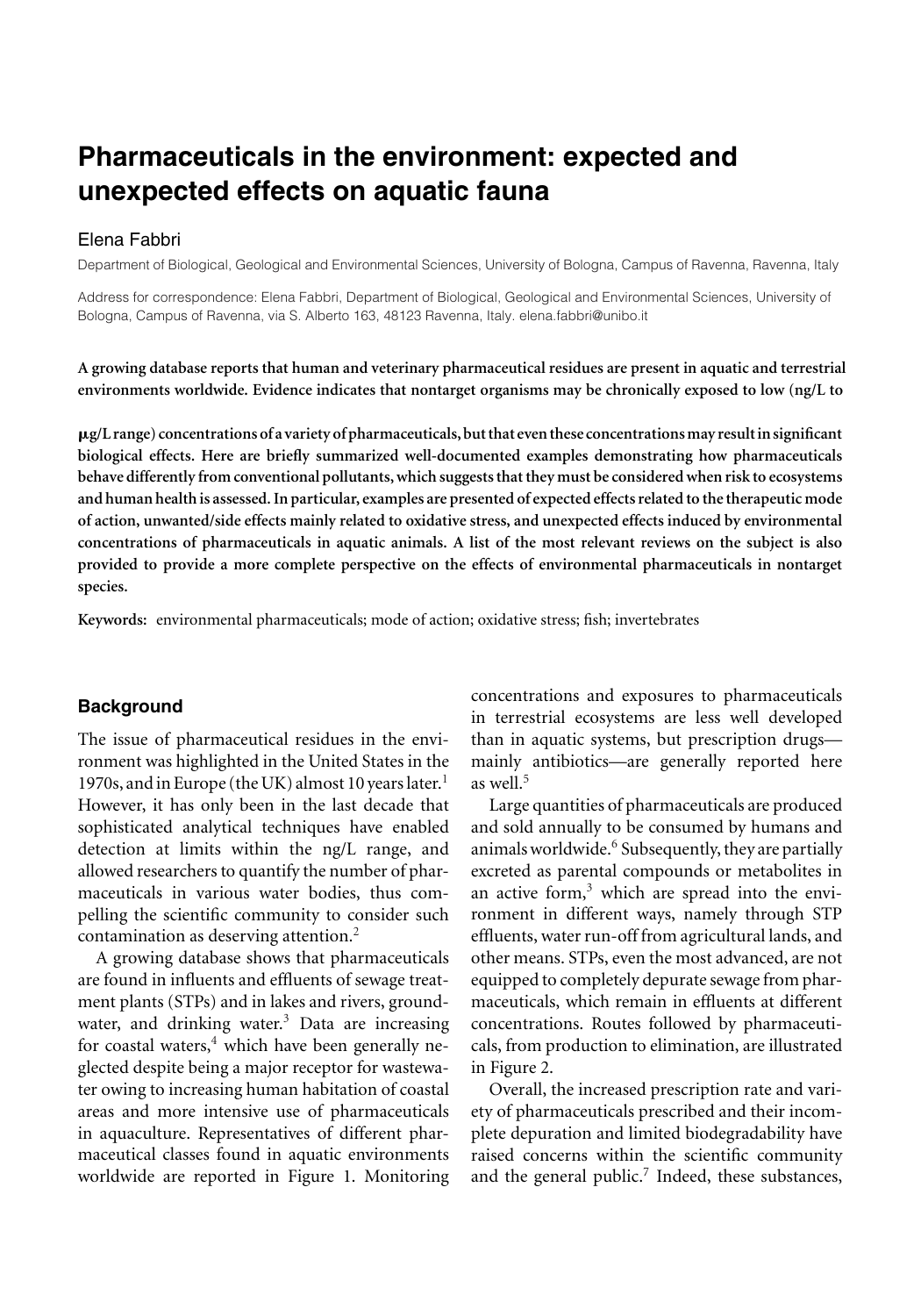

**Figure 1. Examples of pharmaceuticals detected in aquatic bodies worldwide, at concentrations ranging from the low ng/L (potable waters) to mg/L (STP effluents) ranges.**

which are intended to improve the quality of human health, may cause unpredictable risks to the ecosystem and produce boomerang effects on public health through the diet or ingested water.<sup>7</sup> The increasing phenomenon of antibiotic resistance has been related to the presence of low but consistent levels of these compounds in the environment.<sup>8</sup>

Evaluations of the potential effects of environmental pharmaceuticals on wildlife were initially based on chemical evidence,<sup>9</sup> and for many years ecotoxicological standard tests led researchers to conclude that no harmful effects were expected at the concentrations routinely found in waters or soils.<sup>6</sup> Such opinion has recently changed; and although acute toxicity remains uncommon at environmentally relevant concentrations, chronic effects are widely observed.3,6

Pharmaceuticals are known to significantly differ from conventional pollutants: for the most part they are conceived primarily to have biological effects at low doses and are resistant to inactivation before exerting their intended therapeutic effects. These same properties are paradoxically responsible for their bioaccumulation and toxic effects in aquatic and terrestrial ecosystems.<sup>6</sup> Since pharmaceuticals are continuously discharged and not effectively depurated, $10$  exposure durations of aquatic organisms are persistent and increase with a decreased in-stream dilution. This scenario is locally exacerbated by the absence or inadequate functioning of depuration systems and by improper disposal.

The most significant examples of subtle effects of environmental pharmaceuticals are observed in fish, frogs, and crocodiles as a consequence of chronic exposure to  $17\beta$ -estradiol and  $17\alpha$ -ethynilestradiol, the active components of contraceptive pills. These medicines are among the most depurated by STPs, and only traces in the low ng/L range are found in surface waters. Nevertheless, feminization effects on male vertebrates are well documented.<sup>3,6</sup>

Obviously, the reduction of pharmaceutical use by patients is unlikely and is not an option to ensure ecosystem quality. Therefore, the improvement of depuration systems is a major need, together with the increase of green pharmacy practices, application of targeted therapies aimed at reducing the consumption of drugs, substitution with more ecocompatible compounds, and appropriate disposal of unwanted drugs. In this regard, scientific research has recently focused on the identification of pharmaceuticals of greater concern and a search for conserved pathways in wildlife related to therapeutic mode of action (MoA). Investigations are also increasingly addressed to evaluate the display in nontarget aquatic fauna of those effects that are considered unwanted or side effects in patients. However, further alterations of physiological functions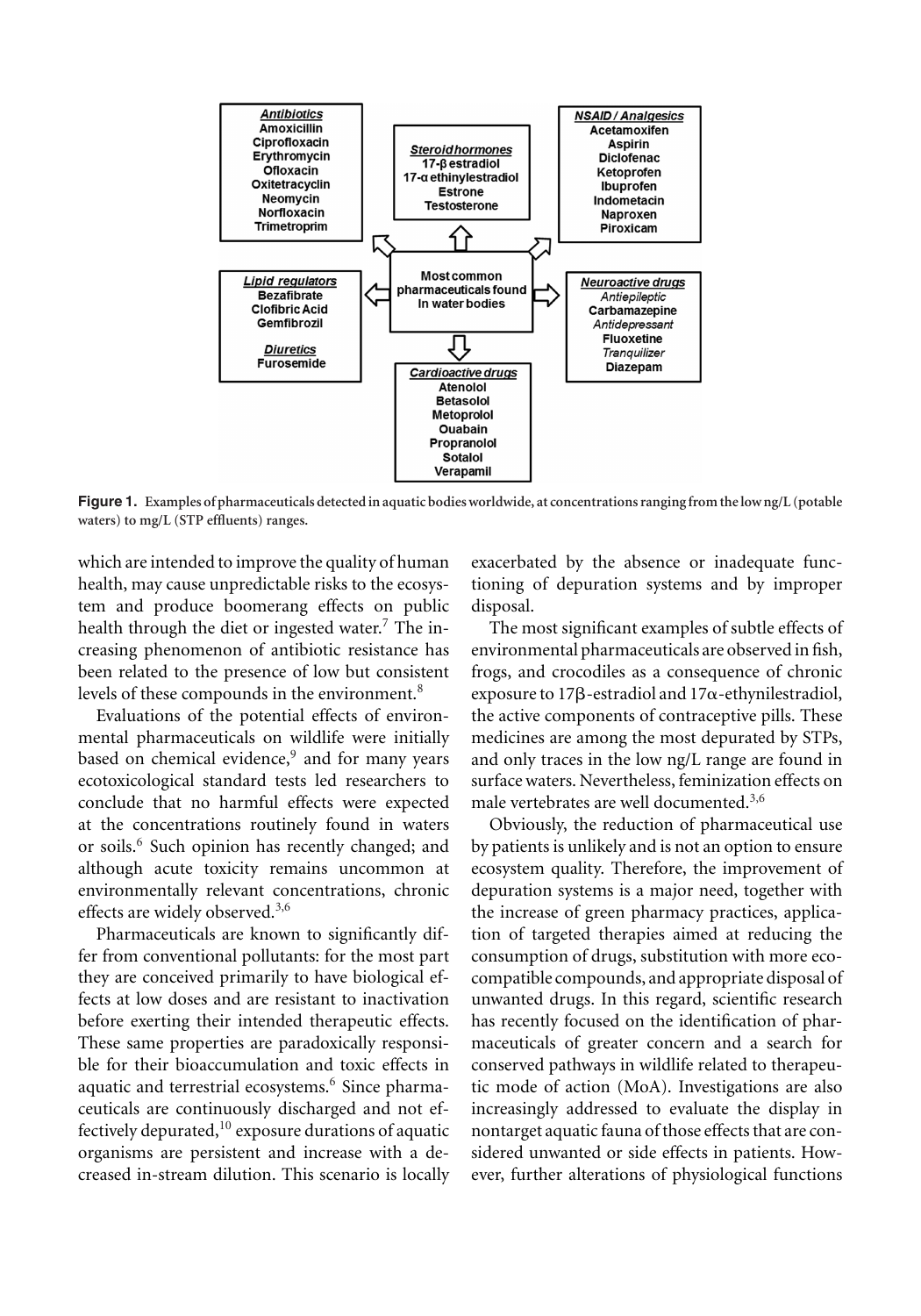

**Figure 2. Scheme illustrating the fate of pharmaceuticals excreted by human and veterinary patients. The bold line underlines that household discharges represent by far the greatest contribution to the environment. Dashed lines highlight the possibility that drugs or their metabolites reaching potable waters might be recycled. WTPs, water treatment plants.**

have been discovered in wildlife that were not anticipated from those known in human and veterinary medicine.

This paper presents a brief overview of MoArelated effects, unwanted/side effects, and some unexpected effects detected in aquatic animals after exposure to pharmaceutical residues, with the main goal to demonstrate how pharmaceuticals behave differently from conventional pollutants, and how, as such, they must be specifically considered when risk for ecosystem and human health is assessed.

#### **MoA-related effects of pharmaceuticals in aquatic animals**

An increasing body of evidence indicates that the capacity of a human pharmaceutical to cause an effect on nontarget vertebrates and invertebrates depends on the presence of drug-target orthologs in the animals. Among other examples, miconazole and promethazine, known to be calmodulin antagonists, induced correlated effects in *Daphnia*, where an ortholog of the human target calmodulin has been identified.<sup>11</sup>

Pharmaceuticals with evolutionary conserved molecular targets are more likely to cause adverse effects in nontarget species.<sup>11</sup> A high-profile example involves the synthetic estrogen  $17\alpha$ -ethynilestradiol, which causes feminization in fish at concentration ranges as low as ng/L; in contrast, in crustaceans, where estrogen receptors have not been found, the effect of the pharmaceutical is minor.<sup>12</sup> Spironolactone, which targets androgen receptors, was shown to reduce fecundity and cause phenotypic masculinization in fish species, while *Daphnia* was not affected.<sup>13</sup> Genes under considerable sexual selection within the reproductive system undergo rapid change, thus leading to variation among vertebrates and invertebrates. In contrast, neuroendocrine mechanisms are relatively well conserved. Consequently, antidepressants for human therapy cause related effects at very low concentrations in a wide number of aquatic vertebrate and invertebrate species.<sup>14</sup>

A series of correlated experiments focused on the effects of different pharmaceuticals on cyclic adenosinemonophosphate (cAMP)–dependent signaling in marine mussels. Although used to treat different human pathologies, propranolol (PROP), fluoxetine (FLX), and carbamazepine (CBZ) share the ability to directly or indirectly modulate cAMP intracellular levels. The crucial role of cAMP in mussel physiology was recently reviewed,<sup>15</sup> and alterations of the cAMP-dependent pathway may interfere with neuroendocrinological modulation of physiological functions, including reproduction, cilia beating, and heart functioning.<sup>15</sup>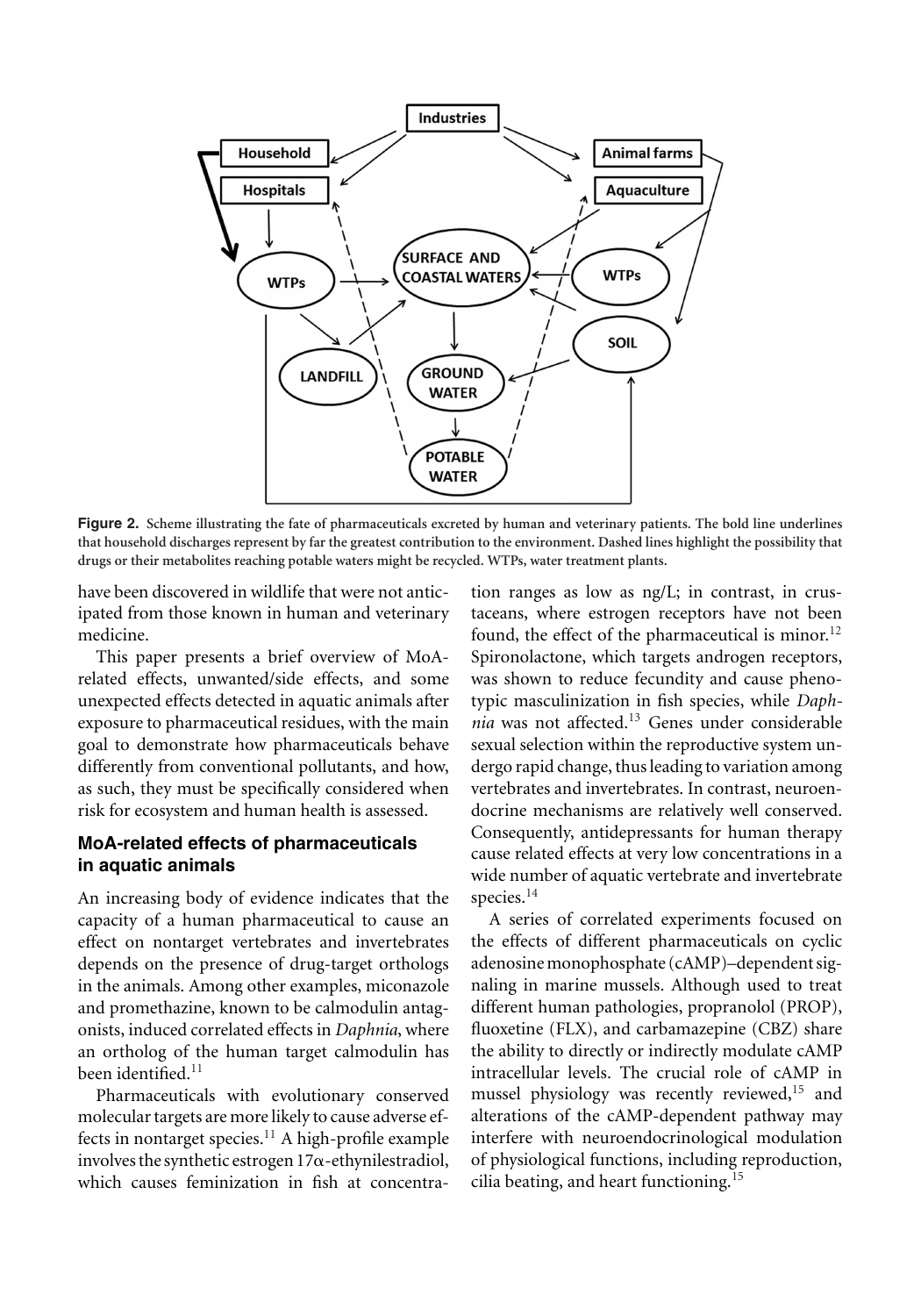PROP is a prototypical  $\beta$ -adrenergic ( $\beta$ -AR) antagonist used in human therapies to counteract cardiovascular pathologies. In addition, it is an effective serotonin (5-hydroxythriptamine [5-HT]) receptor antagonist of subtype  $5-HT_1$ , and through these receptors, serotonin modulates invertebrate physiology at many levels.<sup>15</sup>

PROP bioconcentrates in mussel tissues<sup>16</sup> and reaches mg/L levels in fish blood.17 Exposure to PROP at environmentally relevant concentrations (ng/L range) significantly lowered cAMP levels and protein kinase A (PKA) activities in the digestive gland of the mussel *Mytilus galloprovincialis*. This is consistent with the drug action as a  $\beta$ -AR blocker, counteracting *in vivo* the positive effects of adrenergic regulators on the cAMP signaling pathway. In contrast, PROP increased cAMP levels in the mantle and gonads of the mollusks,<sup>18</sup> consistent with the antagonistic effect on  $5-HT_1$  receptors, which are coupled with an inhibitory  $G(G_i)$  protein and therefore lead to reduction of cAMP formation upon serotonin binding. These observations indicate that specific effects of environmental pharmaceuticals may be different in different animal tissues, depending on available molecular targets.<sup>18</sup>

Through cAMP modulation, PROP also induced a downregulation of *ABCB* mRNA expression in the digestive gland of mussels, whereas an overexpression was observed in the mantle and gonads. *ABCB* encodes the P-glycoprotein, which is a membrane transporter that extrudes xenobiotics from the cells as part of the mussel multi-xenobiotic resistance (MXR) system and has been found to be modulated by cAMP.<sup>19</sup> The above evidence indicates that, in mussels, PROP interacts with the same molecular pathway detected in humans. In the long term, its effects may be detrimental, altering the ability of mussels to extrude environmental contaminants through the MXR system or, more generally, affecting homeostasis.

FLX is the active ingredient of Prozac $\mathbb{R}$ , a relatively old and widely prescribed psychoactive drug that acts as a selective serotonin-reuptake inhibitor for the treatment of depression and other mood disorders. The therapeutic goal is to increase serotonin levels within the synaptic cleft; since serotonin is a major neuromodulator in invertebrates, FLX has the potential to impair relevant physiological functions in mussels, including regulation of food intake, metabolism, and reproductive success.<sup>20</sup>

*In vivo* treatment of mussels with FLX at environmental concentrations (ng/L range) reduced cAMP levels and PKA activity below control values, consistent with the inhibition of adenylyl cyclase (AC) activity by a putative increase of serotonin levels induced by FLX and the consequent occupation of  $5-HT_1$  receptors by the agonist. Interestingly, the  $5-HT_1$  receptor, coupled to the inhibition of AC, is the sole serotonin receptor subtype pharmacologically demonstrated in invertebrates.<sup>15</sup>

CBZ is an anticonvulsant and mood-stabilizing drug used primarily in the treatment of epilepsy and bipolar disorders that is consistently found in aquatic environments. Its therapeutic effect, leading to reduction of ion-channel opening, is at least in part mediated by a reduction of cAMP levels through direct inhibition of AC and consequent reduction of neuronal excitability.<sup>21</sup> CBZ has been shown to inhibit AC in mussels and to reduce the expression levels of *ABCB* mRNA, potentially lowering the detoxification ability of mussels. $^{21}$ 

The above data confirm the presence and functional role of pharmaceutical targets evolutionarily conserved among invertebrates and humans. Being aware that conservation of a therapeutic target does not necessarily translate to conservation of its function across species,  $22$  these results also underline the value of MoA approaches to identify environmental pharmaceuticals of major concern.

### **Side effects of pharmaceuticals in aquatic fauna: focus on oxidative stress**

CBZ-associated human hepatotoxicity is mediated, at least in part, by oxidative stress characterized by enhanced levels of reactive oxygen species (ROS; e.g., hydroxyl radical, superoxide, anion, and hydrogen peroxide).<sup>23</sup> CBZ is metabolized by the hepatic P450 3A family of microsomal enzymes, and is itself a potent inducer of liver microsomal enzymes.

The drug impaired the health status and induced oxidative stress in the marine clams *Venerupis decussata* and *V. philippinarum.*<sup>24</sup> An induction of glutathione reductase (GR), superoxide dismutase (SOD), and cytochrome P450 3A4 activities was found in both species as a result of CBZ exposure. CBZ lowered health status and challenged the antioxidant enzyme system of mussels, as indicated by increased activities of catalase (CAT) and glutathione S-transferase (GST), and accumulation of the oxidation product malondhyaldehyde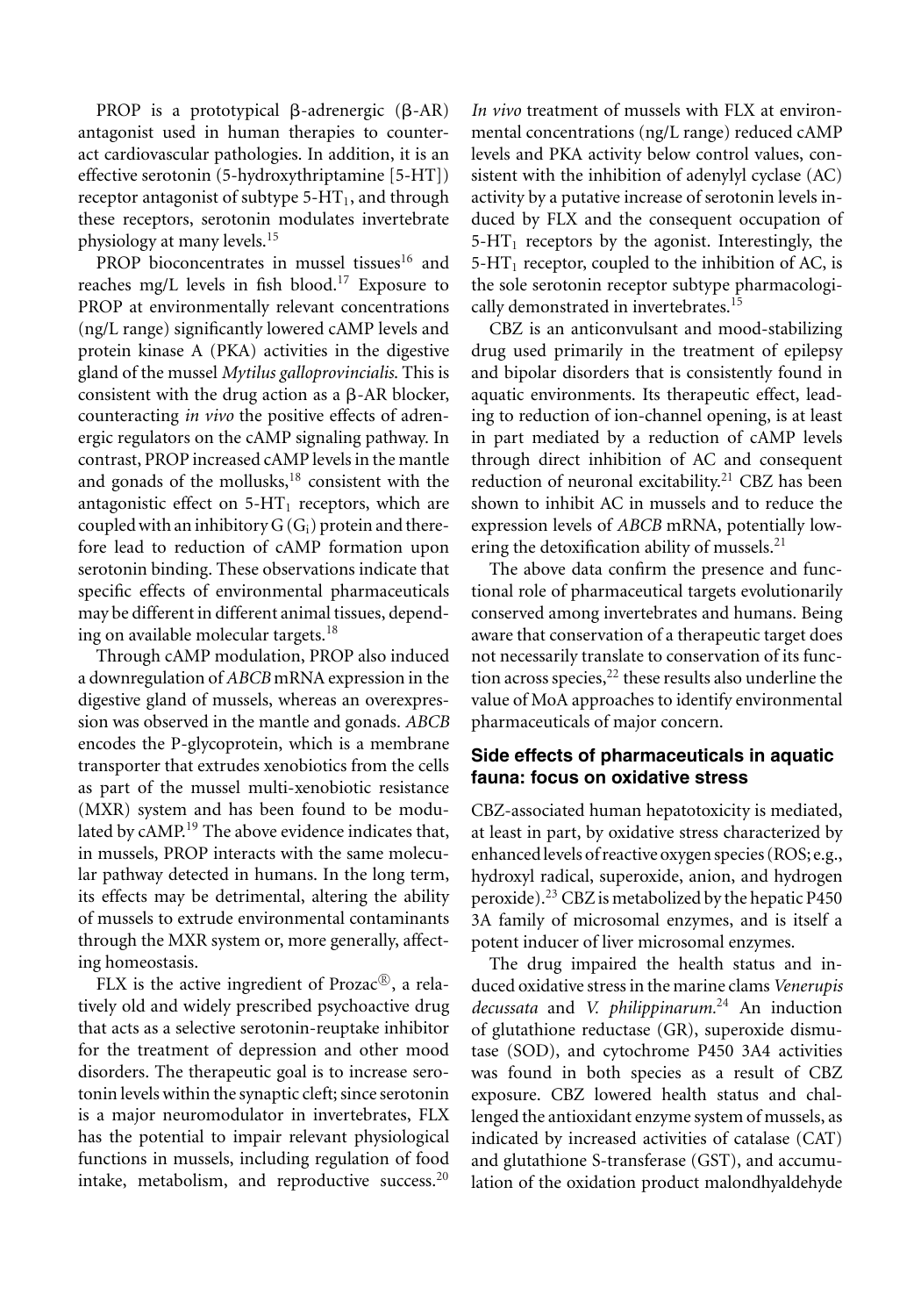after exposure. $^{21}$  The drug also induced significant oxidative stress in trout liver, where lipid peroxidation, protein carboxylation, and GSH depletion occurred in long-term exposures(21 and 42 days).<sup>25</sup> Moreover, enzyme activities were increased after animal treatments with CBZ in the  $\mu$ g/L range, while reduced SOD, CAT, GR, and glutathione peroxidase (GPx) activities were observed at mg/L CBZ.<sup>26</sup> Overall, a bell-shaped response was reported for such detoxification responses. $25,26$ 

The bimodal effect on antioxidant enzyme activities is not unique for CBZ, and the observed bellshaped response is a hallmark reported in many studies on environmental pharmaceutical effects.

The nonsteroid anti-inflammatory drugs (NSAIDs) ibuprofen (IBU) and diclofenac (DCF) are widely used therapies and consistently found in water bodies worldwide up to  $\mu$ g/L concentrations. As expected from its MoA in human patients, IBU reduces cyclooxygenase activity in mussels and also induces oxidative stress.<sup>27</sup> Increases in SOD, CAT, GR, and GST activities were observed after 3 and 7 days of exposure to IBU, while enzyme activities returned to basal levels after 15 days. Similarly, activities of SOD, CAT, and GR were increased by DCF after a 3-day mussel exposure, but returned to basal levels at 7 and 15 days.<sup>28</sup> IBU and DCF oxidative metabolism favors the formation of superoxide anions, which contribute to the inhibition of antioxidant enzymes activities in the longer term, leading to lipid peroxidation and/or protein carbonylation.27,28 Similarly, bell-shaped curves of CAT activities were reported in mussels exposed to increasing concentrations of PROP and FLX.18,20

The antibiotics norfloxacin and sulfamethoxazole have been detected in aquatic environments resulting from their prescription for the treatment of urinary tract infection and promote animal growth at subtherapeutic levels.<sup>29</sup> EROD, GST, and SOD activities were significantly increased by the individual and combined antibiotics in exposed goldfish and the response exhibited bell-shaped  $concentration$ –response curves.<sup>29</sup> In particular, SOD, a key enzyme that protects cells against oxidative damage, was enhanced at low concentrations, suggesting significant ROS production as a consequence of antibiotic treatment. However, at the highest concentrations (as high as 1–10 mg/L), the induction was reduced. This pattern is generally explained by the excess of superoxide radicals that are transformed into  $H_2O_2$  by SOD, whose accumulation causes oxidation of the cysteines present in the enzyme molecule, thus deactivating SOD.<sup>29</sup>

The redox status of mussels was affected by 17<sub>B</sub>-estradiol. Treatment of hemocytes with 17ß-estradiol significantly increased ROS production, leading to oxidative damage exemplified by significantly increased DNA damage, protein carbonylation, and lipid peroxidation, as well as increased mRNA levels of the antioxidant enzymes CAT, SOD, and GST.<sup>30</sup> Treatment with 17ß-estradiol also altered oxidative pathways in digestive glands of mussels, increasing CAT activities and transcription of metallothionein and CAT mR-NAs; interestingly, stimulation of CAT activity and metallothionein transcript expression again showed a bell-shaped dose-response curve.<sup>31</sup>

In conclusion, a number of environmental pharmaceuticals elicit ROS production and trigger antioxidant responses that may be overwhelmed, leading to the accumulation of deleterious oxidation products. Many hypotheses can be postulated regarding the existence of a regulatory pattern that could generate a bell-shaped dose–response curve. The complexity of the oxidative response in aquatic animals is as high as in mammals; however, unlike in humans and rodents, its modulation is poorly known. Recently, a coordinated transcriptional regulation of antioxidant enzyme genes was demonstrated in the eel *Anguilla anguilla*, <sup>32</sup> a promising result that needs clarification in fish and in invertebrates.

Furthermore, evidence that effects of many environmental pharmaceuticals occur at lower but not at higher concentrations suggest an adjustment of the range of concentrations used in future ecotoxicological tests.

### **Other unexpected effects of pharmaceuticals in aquatic fauna**

Oxidative stress is often an unwanted effect of pharmaceutical therapies in humans, and therefore it is not surprising that it takes place in aquatic fauna as well. Moreover, it is conceivable that MoA-related effects are caused in aquatic invertebrates and fish if molecular targets mediating therapeutic effects have been conserved during evolution. However, several investigations found other unexpected effects of pharmaceuticals in aquatic fauna. In these cases,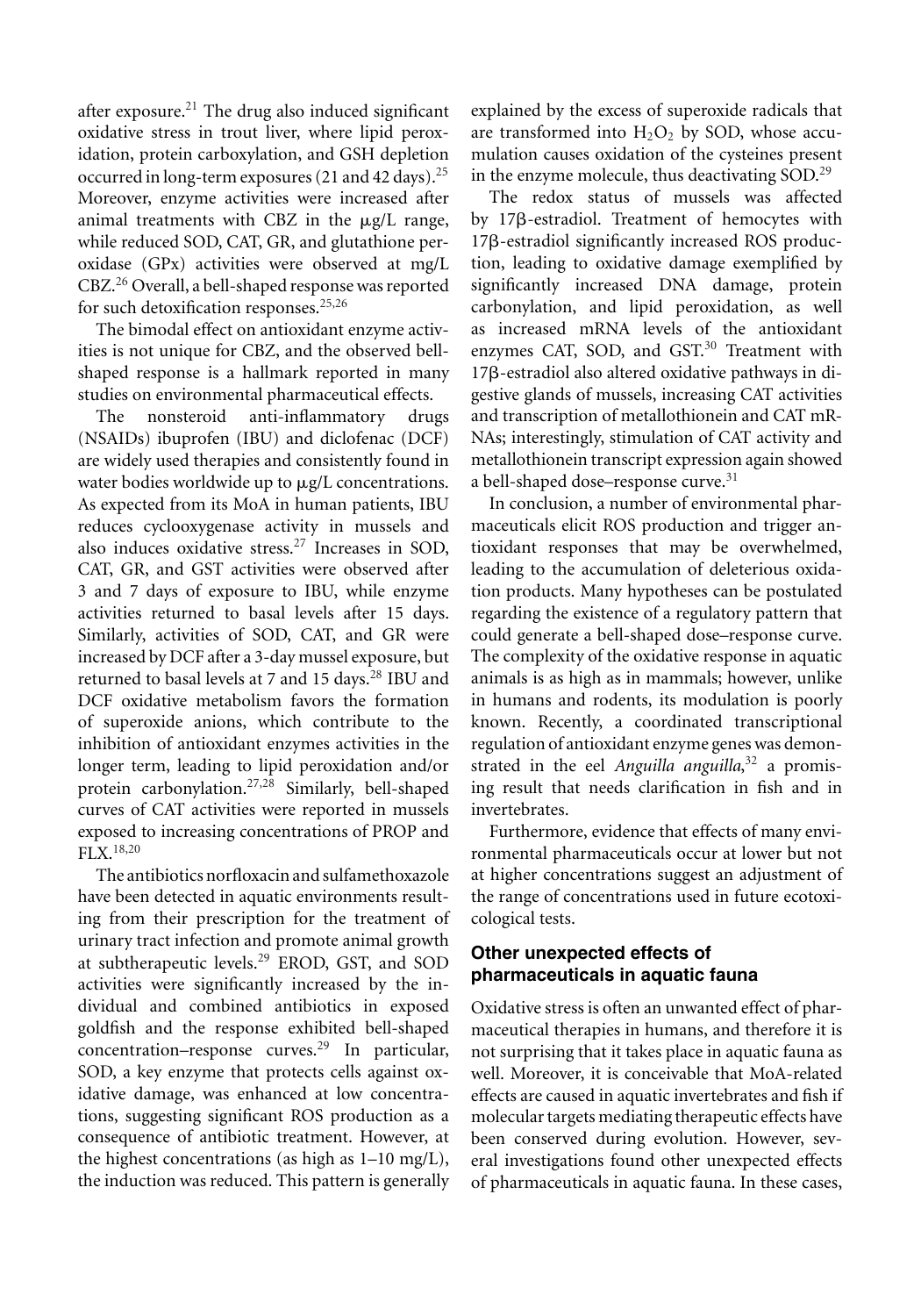yet-unknown molecular targets may be involved, or the same pharmaceutical targets may display different functions in fish or molluscs than in humans.

The fibrate drug gemfibrozil (GEM), a hypolipidemic agent used to decrease serum triglycerides, cholesterol, and very-low-density lipoproteins (VLDLs) and to increase high-density lipoproteins (HDLs) in human medicine, $33$  is widely found in aquatic bodies at  $\frac{ng}{L}$  to  $\frac{\mu g}{L}$  concentrations. GEM is a peroxisomal proliferator believed to elicit its effect by binding to the nuclear transcription factor peroxisome proliferator-activated receptor  $\alpha$  $(PPAR\alpha)$  and promoting hepatic uptake and metabolism of free fatty acids.<sup>34</sup> PPARs are a family of ligand-inducible transcription factors that play key roles in modulating the expression of genes involved mainly in lipid homeostasis. Three different PPAR paralogues ( $\alpha$ ,  $\beta$ , and  $\gamma$  types) have been described in different vertebrate species, including fish.<sup>35</sup> However, regulation of PPAR-related genes in fish is not sufficiently understood, and nothing has been reported regarding invertebrate orthologs of vertebrate PPARs.

*In vivo* exposure to GEM induced significant effects on themussel digestive gland, the keymetabolic organ in bivalves, where the drug increased the activity of phosphofructokinase (PFK), pyruvate kinase (PK), CAT, GST, and GR. $36$  In mussel hemocytes, GEM induced lysosomal membrane destabilization, extracellular lysozyme release, nitric oxide (NO) production, and decreased phagocytic activity, while not effecting palmitoyl CoA oxidase activity.<sup>36</sup> Overall, environmental concentrations of GEM affected immune function, glycolysis, redox balance, and peroxisomal function in mussels.

Unlike what is observed in mammals, peroxisomal proliferation–inducible enzymes (namely, liver peroxisomal acyl-CoA oxidase and CAT) were very weakly induced in the eel *A. anguilla* treated with GEM, and no effect on the endocrine system was observed in terms of plasma steroid levels or testosterone esterification in eel liver.<sup>37</sup> Again, unlike what is observed in the liver of rodents, GEM induced a moderate antioxidant response (increased CAT, GPx, and GST activities) in goldfish liver and caused no oxidative damage,  $38$ supporting the hypothesis that fish and rodents respond differently to peroxisome proliferators. GEM is known to increase HDL plasma concentrations in humans, while in trout, which have very high HDL levels compared with humans, it lowers the concentration of all plasma lipoproteins (HDLs, low-density lipoproteins (LDLs), VLDLs) by about 70% and testosterone levels by about 50%.<sup>39</sup> Adult zebrafish chronically exposed to 0.5 and 10  $\mu$ g/L of GEM show decreased reproductive output, atresic oocytes, and altered kidney histology; moreover, when a control F1 female was crossed with a GEM-exposed F1 male, 50% fewer embryos were produced, male courtship was reduced, and sperm had shorter head lengths with respect to controls.<sup>39</sup> It can be concluded that environmental pharmaceuticals, even at low doses, may cause effects on nontarget animals that cannot be predicted on the basis of the therapeutic MoA. These may pose serious and unpredictable risks to wildlife, especially when detected in offspring not directly exposed to the compounds.

An active pharmaceutical detected in wastewater, FLX bioaccumulates in brain, liver, and muscle tissues of wild-caught fish. $40$  By inhibiting serotonin reuptake at the synaptic level, FLX modifies fish behavior and exerts anorexigenic effects at environmental concentrations. Indeed, it regulates food intake and energy metabolism, with increased expression in corticotropin-releasing factor and decreased expression of neuropeptide Y.<sup>41</sup>

In goldfish males exposed to FLX, a reduced sperm volume was also documented.<sup>42</sup> Moreover, a strong reduction in plasma testosterone levels was found, explained by the concomitant increase of aromatase mRNA expression, aromatase activity, and estrogen receptors in liver. $42$  Therefore, FLX alters the male reproductive axis, lowering testosterone levels and favoring estradiol and vitellogenin production, and can be included in the group of environmental chemicals causing feminization effects. $42,43$ 

DCF was found to be the cause of massive death of Asian vultures after ingestion of drug-treated goats.<sup>44</sup> A known side effect of DCF in human patients treated with high doses or for long periods is renal toxicity, and the same effects were detected in dead vultures. However, no mass mortality was ever reported for other animals, not even for goats subjected to direct treatments. More recently, it was reported that vultures are CYP2C9 deficient (or have reduced activity of the enzyme), meaning they may be far more sensitive to NSAIDs compared with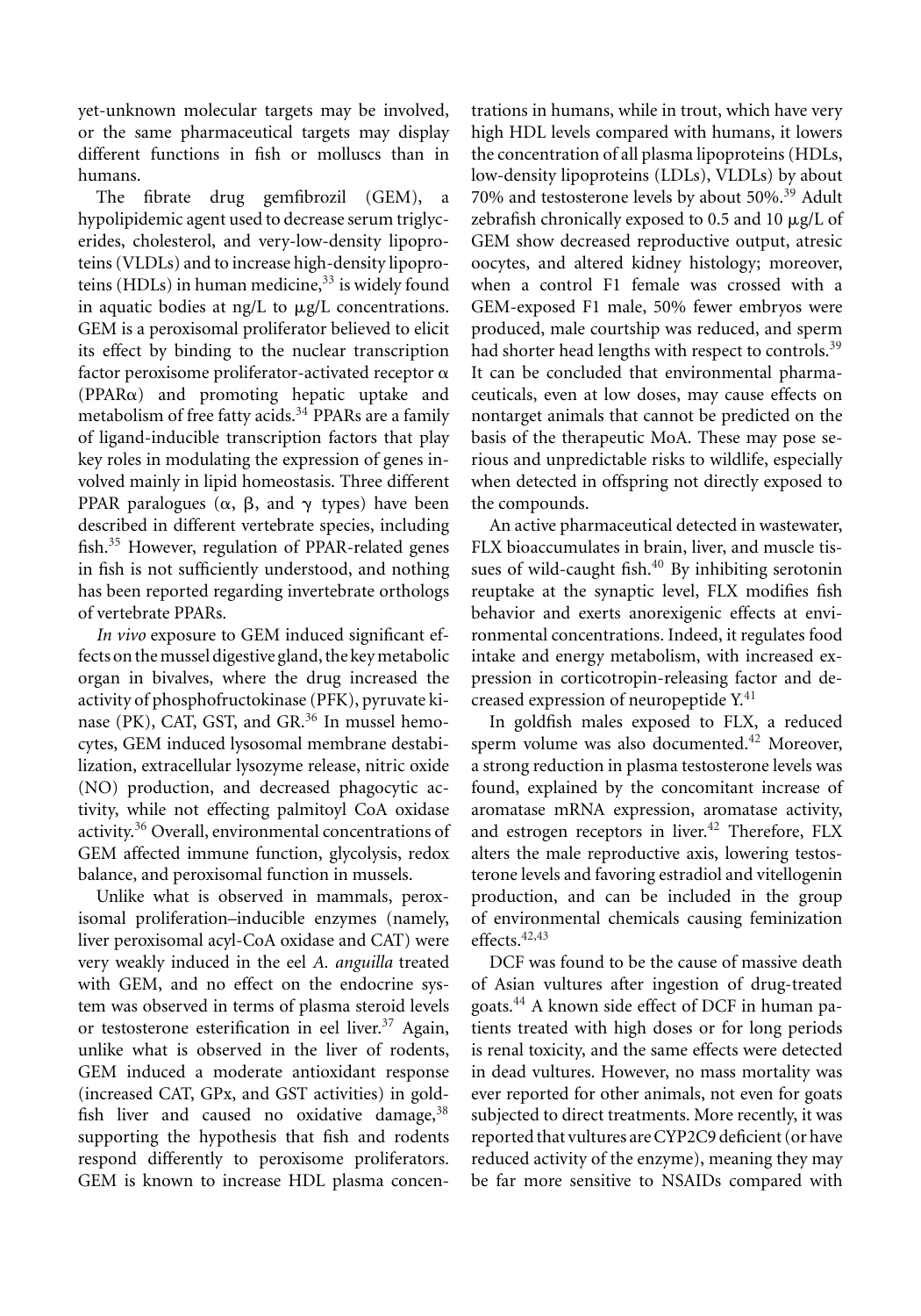other species.<sup>45</sup> Therefore, pharmacokinetics have a role to play in determining different susceptibility to pharmaceuticals, as well as possible unexpected effects.

These studies indicate that the MoAs of pharmaceuticalsis a powerful tool for prioritizing chemicals of concern; however, its extrapolation from mammals to mollusks requires some caution. Indeed, additional targets and effects, which at present cannot be predicted, have to be identified by appropriate toxicological experiments. Nevertheless, further insights into comparative physiology were provided, since pharmaceuticals used as laboratory tools facilitated the exploration of undocumented pathways and the acquisition of new information in aquatic vertebrates and invertebrates.

### **Conclusions and perspectives**

The issue of the impact of environmental pharmaceuticals, neglected for a long time despite the chemical evidence, is now the focus of different approaches aimed at assessing the risk posed to human and ecosystem health. A cascade of suggestions was recently proposed to identify pharmaceuticals of high concern, related to the MoA, the adverse outcome pathway (AOP), and more recently to the biological *read-across hypothesis*. <sup>46</sup> This latter includes both the MoA and AOP concepts, and "stipulates that a drug will have an effect in nontarget organisms only if the molecular targets have been conserved, resulting in a pharmacological effect only if plasma concentrations are similar to human therapeutic concentrations."<sup>46</sup> Because chemical safety data are more readily available for pharmaceuticals than any other class of environmental contaminants, biological read-across approaches appear particularly promising. The scientific community, however, must develop more robust experimental data for testing the read-across hypothesis and developing predictive models.<sup>46</sup> It has to be taken into account that pharmaceutical effects on wildlife may occur at lower concentrations than in humans,<sup>18,20,47,48</sup> and eventually disappear at higher concentrations. These effects may be displayed through specific mechanisms or side/unexpected routes that should be elucidated.

In conclusion, the MoAs of pharmaceuticals provide a unique opportunity to develop an understanding of the relationship between molecular, cellular, and organism end points in the natural environment. Undoubtedly, pharmaceuticals in water may cause adverse effects on nontarget animals at concentrations lower than those predicted; therefore, new efforts require integration between researchers, risk assessors, and regulators in order to identify research needs and estimate risk as a result of pharmaceutical release into the aquatic environment. For further discussion on the main aspects related to this topic, selected reviews are recommended.3,6–8,14,43,46

### **Acknowledgments**

I am grateful to the young collaborators who worked in my laboratory and obtained a significant part of the data reviewed above. I express my sincere gratitude to T.W. Moon (University of Ottawa), who introduced me to this field of research and contributed with helpful discussions.

## **Conflicts of interest**

The author declares no conflicts of interest.

### **References**

- 1. Daughton, C.G. & T.A. Ternes. 1999. Pharmaceuticals and personal care products in the environment: agents of subtle changes? *Environ. Health Perspect.* **107:** 907–938.
- 2. Zuccato, E., S. Castiglioni, R. Fanelli,*et al*. 2006. Pharmaceuticals in the environment in Italy: causes, occurrence, effects and control. *Environ. Sci. Pollut. Res.* **13:** 15–21.
- 3. Santos, L.H.M.L.M., A.N. Araujoa, A. Fachini, *et al*. 2010. Ecotoxicological aspects related to the presence of pharmaceuticals in the aquatic environment. *J. Hazard. Mat.* **175:** 45–95.
- 4. Walraven, N. & R.W. Laane. 2009. Assessing the discharge of pharmaceuticals along the Dutch coast of the North Sea. *Rev. Environ. Contam. Toxicol.* **199:** 1–18.
- 5. Martinez J.L. 2009. Environmental pollution by antibiotics and by antibiotic resistance determinants. *Environ. Pollut.* **157:** 2893–2902.
- 6. Fent, K., A.A. Weston & D. Caminada. 2006. Ecotoxicology of human pharmaceuticals. *Aquat. Toxicol.* **76:** 122–159.
- 7. Glassmeyer, S.T., D.W. Kolpin, E.T. Furlong & M.J. Focazio. 2008. Environmental presence and persistence of pharmaceuticals: an overview. In *Fate of Pharmaceuticals in the Environment and in Water Treatment Systems*: p. 1–45. Boca Raton, FL: CRC Press, Taylor and Francis Group.
- 8. Brooks, B.W., J.P. Berninger, A.J. Ramirez & D.B. Huggett. 2012. Perspectives on human pharmaceuticals in the environment. In *Human Pharmaceuticals in the Environment: Current and Future Perspectives*: p. 1–16. New York: Springer.
- 9. Brooks, B.W., P.K. Turner, J.K. Stanley, *et al*. 2003. Waterborne and sediment toxicity of fluoxetine to selected organisms. *Chemosphere* **52:** 135–142.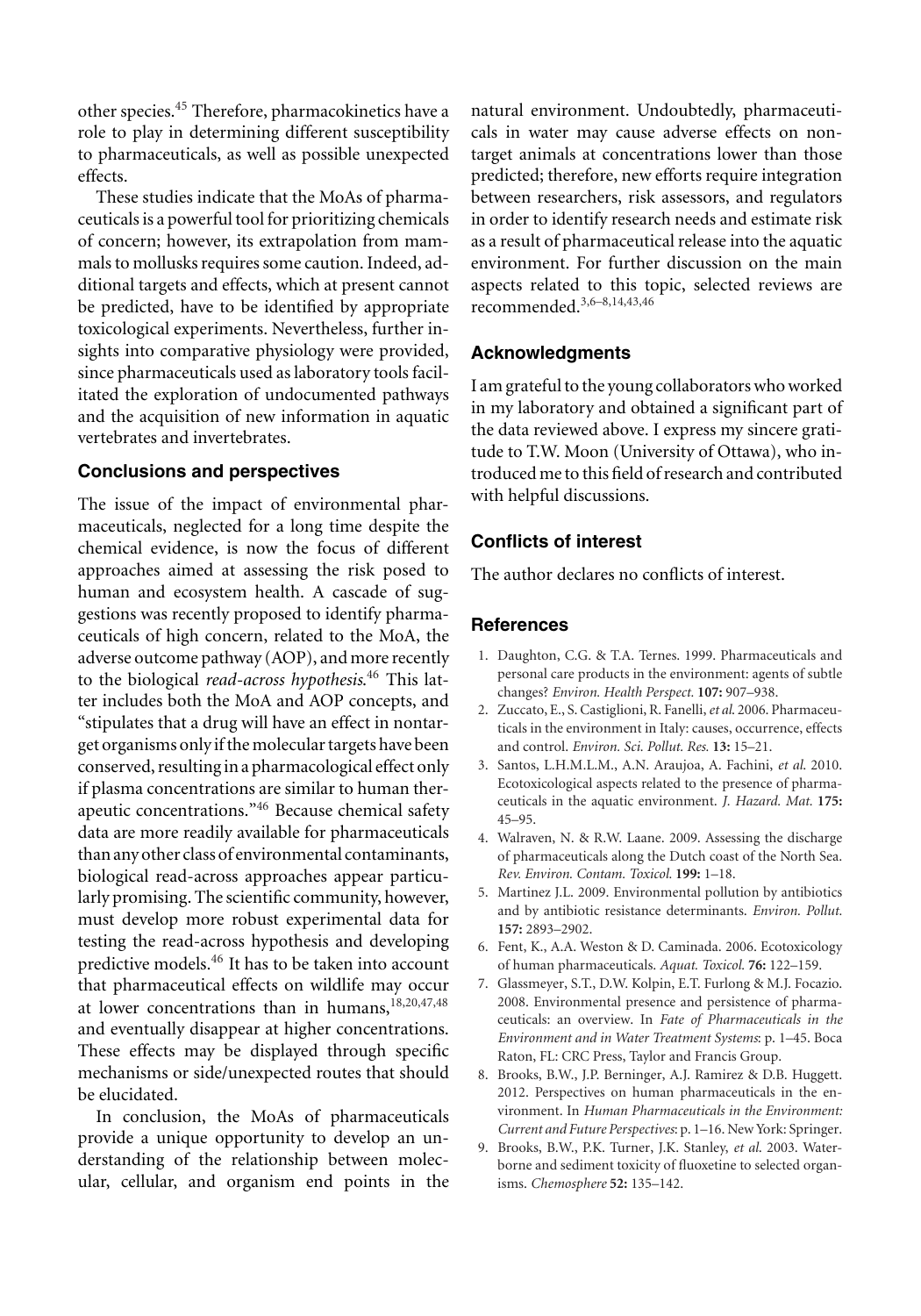- 10. Miege, C., J.M. Choubert, L. Ribeiro, ` *et al*. 2009. Fate of pharmaceuticals and personal care products in wastewater treatment plants—conception of a database and first results. *Environ. Pollut.* **157:** 1721–1726.
- 11. Furuhagen, S., A. Fuchs, E. Lundstrom Belleza, *et al*. 2014. Are Pharmaceuticals with evolutionary conserved molecular drug targets more potent to cause toxic effects in non-target organisms? *PLoS ONE* **9:** e105028. doi:10.1371/journal.pone.0105028
- 12. Jukosky, J.A., M.C. Watzin & J.C. Leiter 2008. Elevated concentrations of ethinylestradiol, 17 beta-estradiol, and medroxyprogesterone have little effect on reproduction and survival of *Ceriodaphnia dubia*. *Bull. Environ. Cont. Toxicol.* **81:** 230–235.
- 13. LaLone, C.A., D.L. Villeneuve, J. E. Cavallin, *et al*. 2013. Cross-species sensitivity to a novel androgen receptor agonist of potential environmental concern, spironolactone. 2013. *Environ. Toxicol. Chem.* **32:** 2528–2541.
- 14. Fong, P.P. & A.T. Ford 2014. The biological effects of antidepressants on the molluscs and crustaceans: a review. *Aquat. Toxicol.* **151:** 4–13.
- 15. Fabbri, E. & A. Capuzzo. 2010. Cyclic AMP signaling in bivalve molluscs: an overview. *J. Exp. Zool. A Ecol. Genet. Physiol.* **313:** 179–200.
- 16. Ericson, H., G. Thorsén & L. Kumblad. 2010. Physiological effects of diclofenac, ibuprofen and propranolol on Baltic Sea blue mussels. *Aquat. Toxicol.* **99:** 223–231.
- 17. Giltrow, E., P.D. Eccles, M.J. Winter, *et al*. 2009. Chronic effects assessment and plasma concentrations of the betablocker propranolol infathead minnows (*Pimephales promelas*). *Aquat. Toxicol.* **95:** 195–202.
- 18. Franzellitti, S., S. Buratti, P. Valbonesi, *et al*. 2011. The --blocker propranolol affects cAMP-dependent signaling and induces the stress response in Mediterranean mussels, *Mytilus galloprovincialis*. *Aquat. Toxicol.* **101:** 299–308.
- 19. Franzellitti, S. & E. Fabbri. 2013. Cyclic-AMP mediated regulation of *ABCB* mRNA expression in mussel haemocytes. *PLoS One.* **8:** e61634–e61642.
- 20. Franzellitti, S., S. Buratti, M. Capolupo, *et al*. 2014. An exploratory investigation of various modes of action and potential adverse outcomes of fluoxetine in marine mussels. *Aquat. Toxicol.* **151:** 14–26.
- 21. Martin-Diaz, L., S. Franzellitti, S. Buratti, *et al*. 2009. Effects of environmental concentrations of the antiepilectic drug carbamazepine on biomarkers and cAMP-mediated cell signaling in the mussel *Mytilus galloprovincialis*. *Aquat Toxicol.* **94:** 177–185.
- 22. Margiotta-Casaluci, L., R.E. Hannah & J.P. Sumpter. 2013. Mode of action of human pharmaceuticals in fish: the effects of the 5-alpha-reductase inhibitor, dutasteride, on reproduction as a case study. *Aquat. Toxicol.* **128–129:** 113–123.
- 23. Santos, N.A., W.S. Medina, N.M. Martins, *et al*. 2008. Involvement of oxidative stress in the hepatotoxicity induced by aromatic antiepileptic drugs. *Toxicol. In Vitro.* **22:** 1820– 1824.
- 24. Almeida, A., V. Calisto, V.I. Esteves, *et al*. 2014. Presence of the pharmaceutical drug carbamazepine in coastal systems: effects on bivalves. *Aquat. Toxicol.* **156:** 74–87.
- 25. Li, Z.H., V. Zlabek, J. Velisek,*et al*. 2009. Responses of antioxidant status and Na+-K+-ATPase activity in gill of rainbow trout, *Oncorhynchus mykiss*, chronically treated with carbamazepine. *Chemosphere.* **77:** 1476–1481.
- 26. Li, Z.H., V. Zlabek, J. Velisek, *et al*. 2010. Physiological condition status and muscle-based biomarkers in rainbow trout (*Oncorhynchus mykiss*), after long-term exposure to carbamazepine. *J. Appl. Toxicol.* **30:** 197–203.
- 27. Gonzalez-Rey, M. & M.J. Bebianno. 2012. Does nonsteroidal anti-inflammatory (NSAID) ibuprofen induces antioxidant stress and endocrine disruption in mussel *Mytilus galloprovincialis*? *Environ. Toxicol. Pharmacol.* **33:** 361–371.
- 28. Gonzalez-Rey, M. & M.J. Bebianno. 2014. Effects of nonsteroidal anti-inflammatory drug (NSAID) diclofenac exposure in mussel *Mytilus galloprovincialis*. *Aquat. Toxicol.* **148:** 221–230.
- 29. Liu, J., G. Lu, D. Wu & Z. Yan. 2014. A multi-biomarker assessment of single and combined effects of norfloxacin and sulfamethoxazole on male goldfish (*Carassius auratus*). *Ecotoxicol. Environ. Saf.* **102:** 12–17.
- 30. Koutsogiannaki, S., S. Franzellitti, E. Fabbri & M. Kaloyianni. 2014. Oxidative stress parameters induced by exposure to either cadmium or 17<sub>8</sub>-estradiol on *Mytilus galloprovincialis* hemocytes. The role of signaling molecules. *Aquat. Toxicol.* **146:** 186–195.
- 31. Canesi, L., C. Borghi, R. Fabbri,*et al*. 2007. Effects of 17 betaestradiol on mussel digestive gland. *Gen. Comp. Endocrinol.* **153:** 40–46.
- 32. Giuliani, M.E. & F. Regoli. 2014. Identification of the Nrf2- Keap1 pathway in the European eel Anguilla anguilla: rolefor a transcriptional regulation of antioxidant genes in aquatic organisms. *Aquat. Toxicol.* **150:** 117–123.
- 33. Spencer, C.M. & L.B. Barradell. 1996. Gemfibrozil: a reappraisal of its pharmacological properties and place in the management of dyslipidaemia. *Drugs.* **51:** 982–1018.
- 34. Martin, G., K. Schoonjans, A.M. Lefebvre, *et al*. 1997. Coordinate regulation of the expression of the fatty acid transport protein and acyl-CoA synthetase genes by  $PPAR\alpha$  and PPAR activators. *J. Biol. Chem.* **272:** 28210–28217.
- 35. Oku, H. & T. Umino. 2008. Molecular characterization of peroxisome proliferator-activated receptors (PPARs) and their gene expression in the differentiating adipocytes of red sea bream *Pagrus major*. *Comp. Biochem. Physiol. B Biochem. Mol. Biol.* **151:** 268–277.
- 36. Canesi, L., L.C. Lorusso, C. Ciacci, *et al*. 2007. Effects of blood lipid lowering pharmaceuticals (bezafibrate and gemfibrozil) on immune and digestive gland functions of the bivalve mollusc, *Mytilus galloprovincialis*. *Chemosphere* **69:** 994–1002.
- 37. Lyssimachou, A., R. Thibaut, E. Gisbert & C. Porte. 2014. Gemfibrozil modulates cytochrome P450 and peroxisome proliferation-inducible enzymes in the liver of the yellow European eel (*Anguilla anguilla*). *Environ. Sci. Pollut. Res. Int.* **21:** 862–871.
- 38. Prindiville, J.S., J.A. Mennigen, J.M. Zamora,*et al*. 2011. The fibrate drug gemfibrozil disrupts lipoprotein metabolism in rainbow trout. *Toxicol. Appl. Pharmacol.* **251:** 201–208.